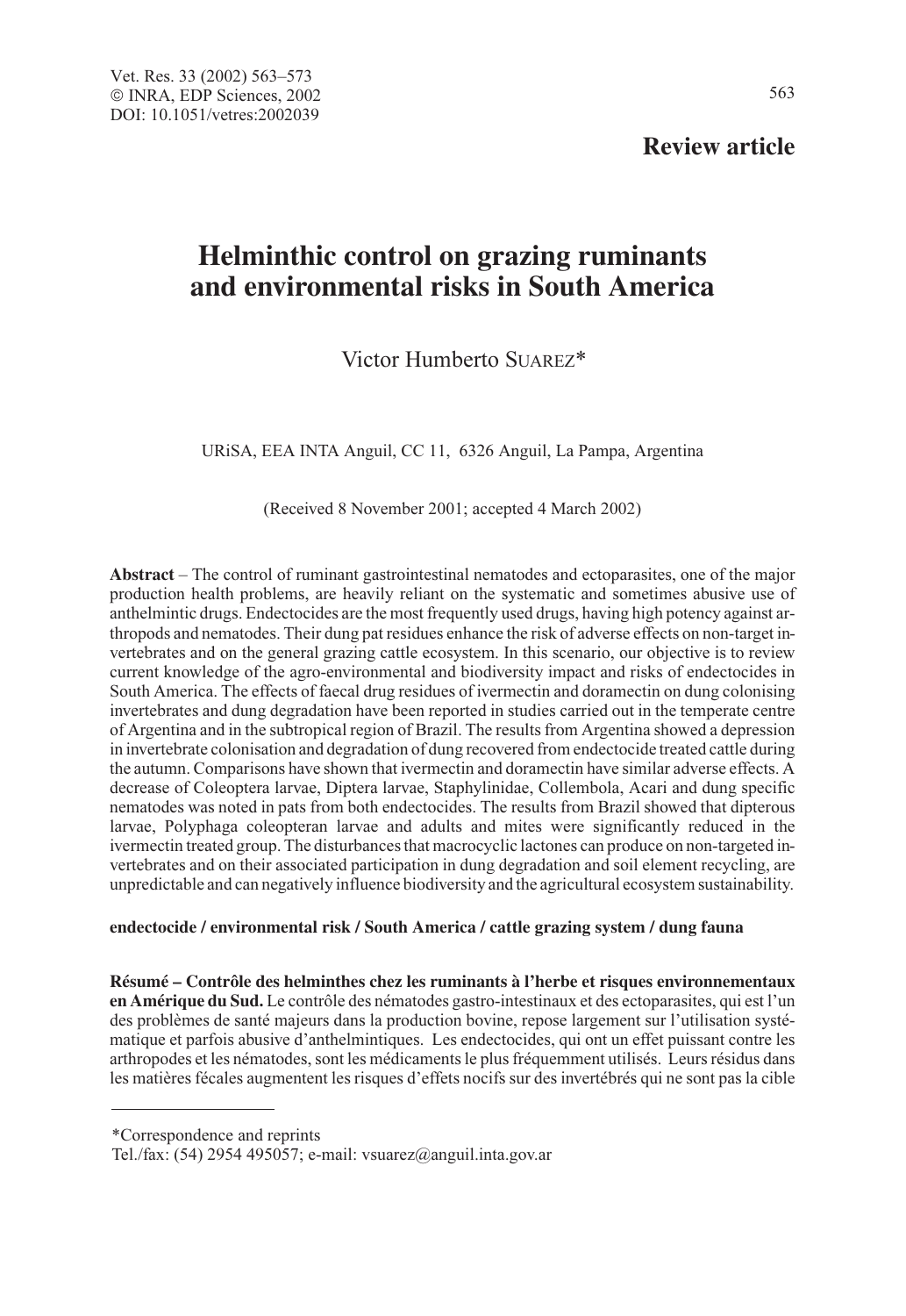#### 564 V.H. Suarez

des traitements, et sur l'écosystème général des bovins en pâture. Dans ce scénario, notre but est de faire une synthèse des connaissances actuelles concernant l'impact et les risques liés à l'utilisation des endectocides sur l'environnement agricole et sur la biodiversité en Amérique du Sud. Les effets des résidus fécaux d'ivermectine et de doramectine sur les invertébrés colonisant les matières fécales et sur la dégradation de celles-ci ont été reportés dans des études menées dans la région centrale tempérée d'Argentine et dans la région subtropicale du Brésil. En Argentine, les résultats ont montré une diminution de la colonisation par les invertébrés et de la dégradation des matières fécales provenant des bovins ayant reçu des endectocides durant l'automne. Des comparaisons ont montré que l'ivermectine et la doramectine avaient des effets nocifs similaires. Une diminution de larves de coléoptères et de diptères, de Staphylinidae, de Collemboles, d'acariens et de nématodes spécifiques des matières fécales a été notée dans les crottes contenant les deux endectocides. Les résultats de l'étude menée au Brésil ont montré que les larves de diptères, les larves et les adultes de coléoptères Polyphaga, ainsi que les acariens, étaient significativement moins nombreux dans le groupe traité par l'ivermectine. Ces perturbations, pouvant être produites par les lactones macrocycliques sur des invertébrés non-cibles, et sur leur participation à la dégradation des matières fécales et au recyclage des éléments du sol, sont imprévisibles et peuvent influencer de manière négative la biodiversité et la durabilité de l'écosystème agricole.

# **endectocide / risque environnemental / Amérique du Sud / élevage bovin à l'herbe / faune des matières fécales**

# **Table of contents**

|                                                                  | 564 |
|------------------------------------------------------------------|-----|
|                                                                  | 565 |
|                                                                  | 566 |
| 4. Impact of endectocides on coprophilous fauna in South America | 566 |
|                                                                  | 567 |
|                                                                  | 569 |
|                                                                  | 569 |
|                                                                  | 569 |
|                                                                  | 570 |
| 7. Differences between endectocides for residue toxicity         | 571 |
|                                                                  |     |

# **1. INTRODUCTION**

South American agriculture has fallen into a complicated economic situation. Net returns from its traditional exportable animal products, such as meat, milk and wool, have decreased significantly. This situation of productive constraints is related to the structural economic transformations produced on the continent, added to the decrease of international commodity prices and the recent South American outbreaks of cattle foot-and-mouth disease. In this scenario, animal production strives for increased economic efficiency at the risk of greater biological or environmental costs. Extensive grazing in subtropical deforested areas or intensive grazing in agricultural-cattle systems are alternatives to compensate for depressed meat prices or high imputed costs. In tropical and subtropical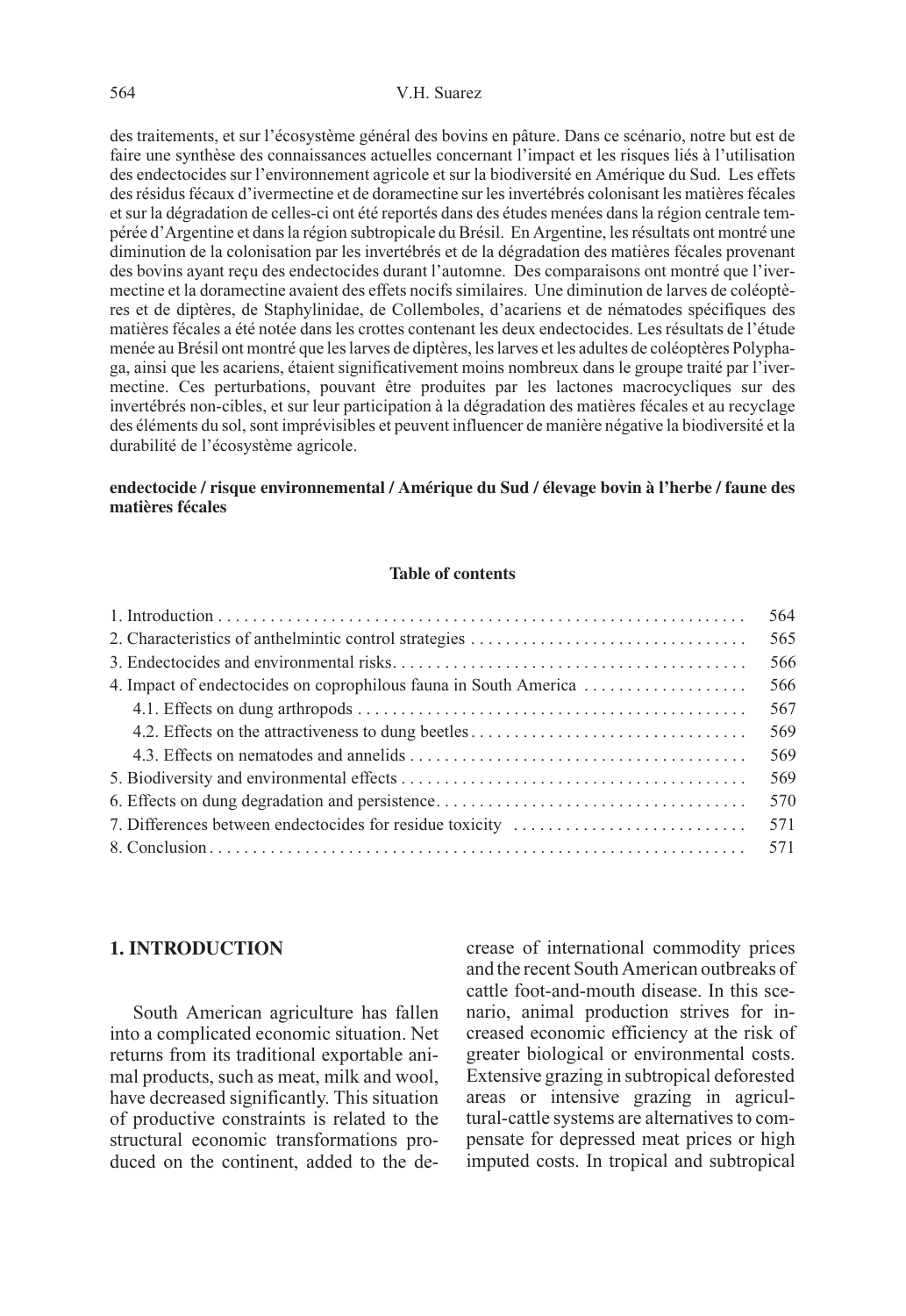areas of South America large marginal forested areas have been transformed into arable crops and animal production areas. Likewise, production systems of the rich temperate plains of the southern cone of the continent have been intensified, increasing the fossil energy status. These short-term high yield processes expose the environment to rapid degradation with devastating effects on regional economics. Productivity, stability and sustainability are qualities that characterise livestock and agricultural ecosystems, which are generally in permanent conflict [21].

In this context, intensive livestock systems have based their productivity on nutrition, genetics and health management that contrast with the stability of the ecosystem, limiting the pastureland system sustainability. Within grazing animal health integrity, parasite infections are one of the major causes of diseaseandeconomiclossandtheircontrolisa necessity. Productive assessments have demonstrated that parasitic losses in intensive systems can be enormous [3, 28, 29].

# **2. CHARACTERISTICS OF ANTHELMINTIC CONTROL STRATEGIES**

During the last 15 years in South America, technologies for gastrointestinal nematode control in livestock have been sustained by the use of broad-spectrum anti-parasitic drugs. Lately, in this region negative economic pressures have decreased net return margins and forced the intensification of livestock production. In parallel, anthelmintic costs have decreased and induced livestock managers to over-use these drugs. During the last decade, benzimidazoles and endectocides were the most frequent anti-parasitic drugs used.

In sheep production, benzimidazoles, mainly with an oral formulation, were the most used anthelmintics. However, lately benzimidazoles have been replaced by endectocides, closantel and organophosphate drugs, because of the apparition of anthelmintic resistance to benzimidazoles [8].

In South America, with the exception of Uruguay, the cattle industry is the most important animal production. Benzimidazoles, mainly with intra-ruminal or injectable (ricobendazole) formulations are still being frequently used, because of their good efficacy. However, in recent years endectocide use has become more and more important on the anti-parasitic market. Currently, the injectable formulation of these drugs is the most used. These preferences and their massive use, is mainly a consequence of their persistent effect, their activity against ectoparasites [5], easy administration and lately, the high depression of their prices, mainly of the generic products. The pour-on formulation and sustained-release boluses have been little diffused because of their high prices.

The control strategies and the use of endectocides change according to the region. In marginal semiarid regions with extensive cattle systems, farmers only treat calves once or twice a year. Along the subtropical deforested area or plains, the treatments are more frequent (3 to 5 times per year) and with the aim to control both internal and external parasites with persistent drugs over long periods. But in the temperate plains of the southern cone, where mixed grain crop-cattle production systems predominate, management is very intensive and drugs are being used more and more frequently (4 to 9 times per year) and with an increased anthelmintic persistence. Current parasite control programs integrate both endectocides and benzimidazoles, although they are more and more based on endectocides due to the long-acting control of a broad range of parasites. In addition, new products with high drug concentrations have become more frequent, such as long-acting injectable formulations or eprinomectin for dairy cattle.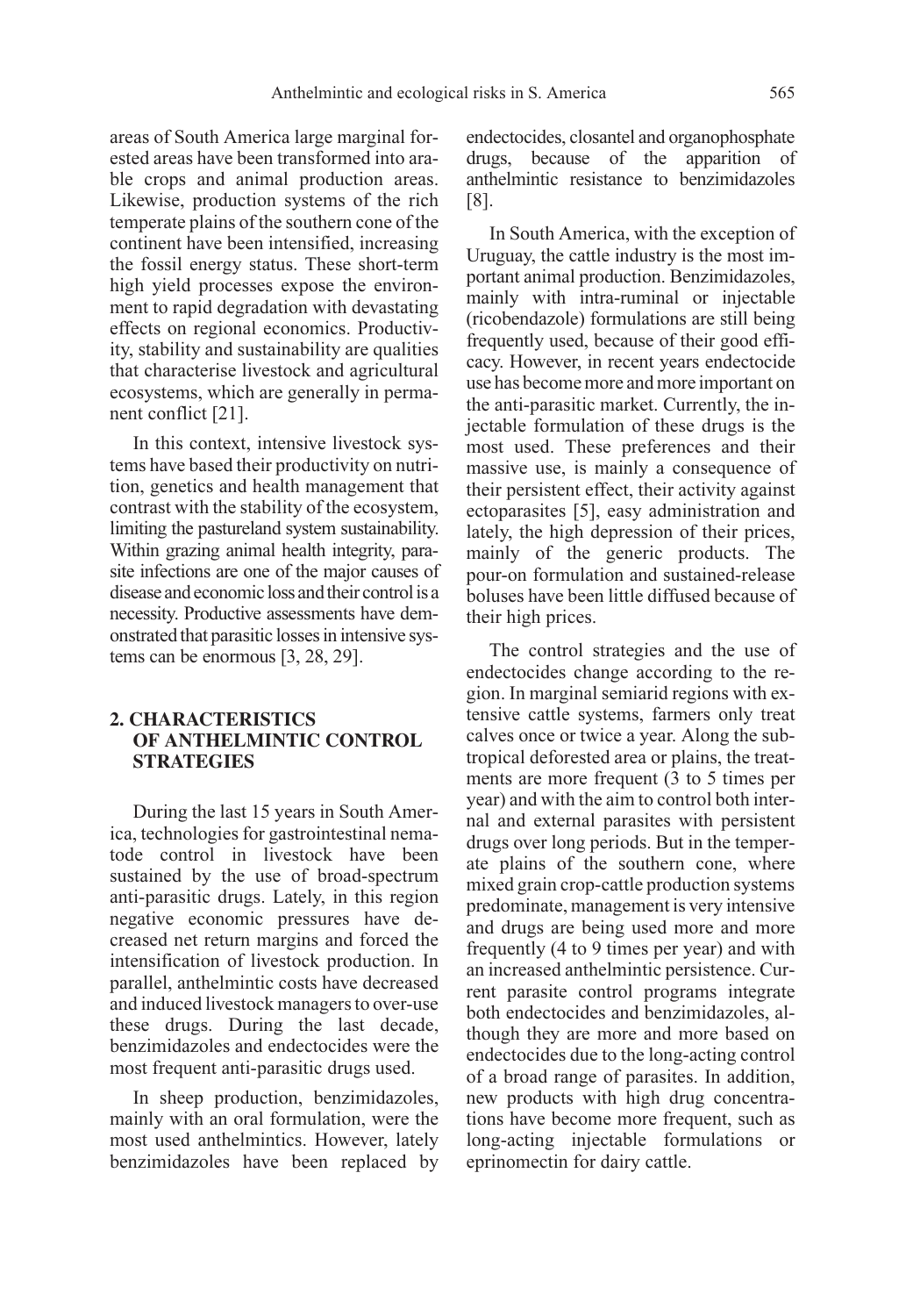Currently, reports of the advent of genetically modified food products, of animal disease outbreaks, and drug residues have heightened consumer preoccupations about food quality. In this scenario, programs heavily reliant on the systematic and sometimes abusive use of chemicals are being drawn to the attention of consumers. Increasingly, citizens are more and more concerned about the detrimental consequences of drug residues on biodiversity, environmental sustainability and food safety [19]. In addition, another unwanted result of chemical over-use is the appearance of anthelmintic resistance in cattle [1, 4, 30].

# **3. ENDECTOCIDES AND ENVIRONMENTAL RISKS**

Endectocides are macrocyclic lactones including some avermectins registered for use in this region such as ivermectin, abamectin, doramectin and eprinomectin and one milbemycin, moxidectin. These macrocyclic lactones are very safe and effective and very powerful broad-spectrum parasiticides against a wide range of nematodes and arthropods. Avermectins cause paralysis by ingestion or contact and eventually death of invertebrates and several sublethal metabolic disorders [5]. There is substantial evidence that their effects result from an increased release of the neurotransmitter γ -aminobutyric-acid (GABA) and enhanced binding of GABA to its postsynaptic receptors, which leads to the consequent opening of chloride ion channels and decreased cell function. Also, there is evidence that avermectins also target chloride channels independently of GABA [5].

The type of the endectocide drug, the dosage, solvent and route of application affect their persistence and efficacy [11]. These drugs have a prolonged efficacy, depending on the formulation or the type of the drug, from 8 to more than 30 days. Injectable drugs in non-aqueous formulation are a key factor for the persistence of the drug half-life. Topical pour-on dosages increase the initial drug concentration [20], while oral formulations are water-based and have less persistence. Drug delivery systems have become important for persistence, such as sustained-releasing boluses that release therapeutic amounts of drugs for periods of more than 3 or 4 months. However, endectocides are partially metabolised during their passage through the host and are eliminated in great concentration in the faeces, showing a prolonged persistence and toxic side effects on dung-living invertebrates.

Researchers initially reported the high drug effect on target-pest insects, such as Haematobia irritans that develops a life cycle stage in the dung pat [17]. These findings later induced investigations that drew attention to the adverse effects of avermectins on non-target insects of the dung [31]. Actually, there is some information from other parts of the world on the potential ecological risks of these drugs. Results from North America, Europe and Australia [11, 16, 31, 32] have shown that avermectins exert non-specific effects, having the toxicity to kill or disrupt the development of a wide variety of insects of the dung pats. The faeces from cattle treated with ivermectin or abamectin were toxic for dung beetles during 2–4 weeks. The effects of these drugs on the invertebrate dung community and their observed consequences on the rate of dung breakdown, make it necessary to consider other related consequences such as soil fertility, pasture productivity and wider pastureland ecological disturbances [22].

# **4. IMPACT OF ENDECTOCIDES ON COPROPHILOUS FAUNA IN SOUTH AMERICA**

Current knowledge on the agro-environmental impact of endectocide control strategies in South America is scarce, in spite of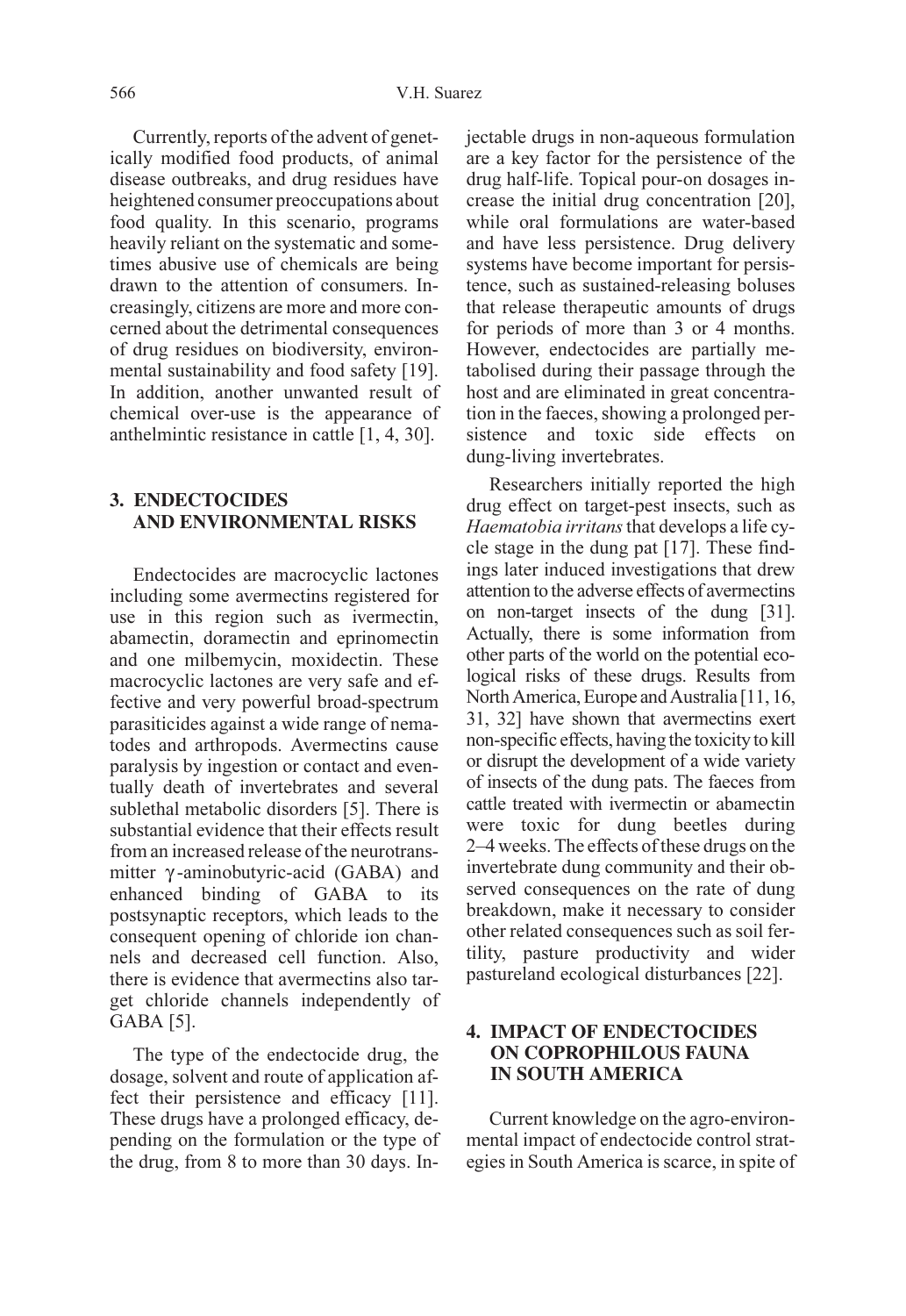their intensive use. Only a little recent information from Argentina and Brazil, which estimates the avermectin effect by means of the level of cattle dung pat invertebrate colonisation and faecal dispersal, is available. These studies were situated in the tropical highland region of Minas Gerais (Brazil) with dairy cattle and in the temperate western Pampeana Region (Argentina) with meat cattle.

In Brazil [15], the trials were carried out during the drought season in July and the design compared faeces from bovines treated with ivermectin (0.2 mg/kg of live weight) and untreated bovines. On 0, 3, 7, 14, and 28 post-treatment days, the faeces were recovered and deposited in the field. An Argentinean study [27] had a similar design, but was realised during the autumn and spring and comprised faeces recovered from 3 cattle groups. One group was injected with ivermectin (0.2 mg/kg live weight), another group with doramectin (0.2 mg/kg live weight) and there was an untreated control group. Fifty 550 g dung pats per group were prepared and deposited on the field, on 3, 7, 16 and 29 post-treatment days. Dung pats were recovered for wet weight, dry-matter and fauna estimations, after 10, 30, 60 and 7, 14, 21, 42, 100, and 180 days in the field respectively in Brazil and Argentina.

#### **4.1. Effects on dung arthropods**

Similar results were obtained for arthropods in both regions, with significant reductions of their numbers in the faeces from endectocide treated cattle.

In Brazil, Iglesias et al. [15] showed a reduced number of Diptera larvae in the treated group from 3 to 28 post-treatment days after 10, 30 and 60 days in the field (Fig. 1). Thirty days after faeces deposition in the ivermectin group a significantly small number of Coleoptera larvae were recovered from 3 to 28 post-treatment days (Fig. 2). Similarly, in Argentina [27] after



**Figure 1.** Added total number of Diptera larvae found in 14 cattle pat samples of 100 g recovered from the field after 10 and 30 days. Fresh dung pats were from the ivermectin-injected group and the untreated control group and were deposited on 0, 3, 7, 14 and 28 days after treatment (Iglesias unpublished data).



**Figure 2.** Added total number of Coleoptera larvae found in 14 cattle pat samples of 100 g recovered from the field after 30 and 60 days. Dung pats were from the ivermectin-injected group and the untreated control group and were deposited on 0, 3, 7, 14 and 28 days after treatment (Iglesias unpublished data).

21 days in the field, the total number of arthropods of the control group were higher than those of the ivermectin and doramectin group from the 3rd to 28th post-treatment days. Figure 3 shows total arthropod counts recovered from pats exposed after 7, 14, 21, 42, 100, 180 days on the field. A decrease of Coleoptera larvae and Diptera larvae was noted in pats from ivermectin and doramectin groups in all depositions exposed since the 21st day. Figure 4 shows the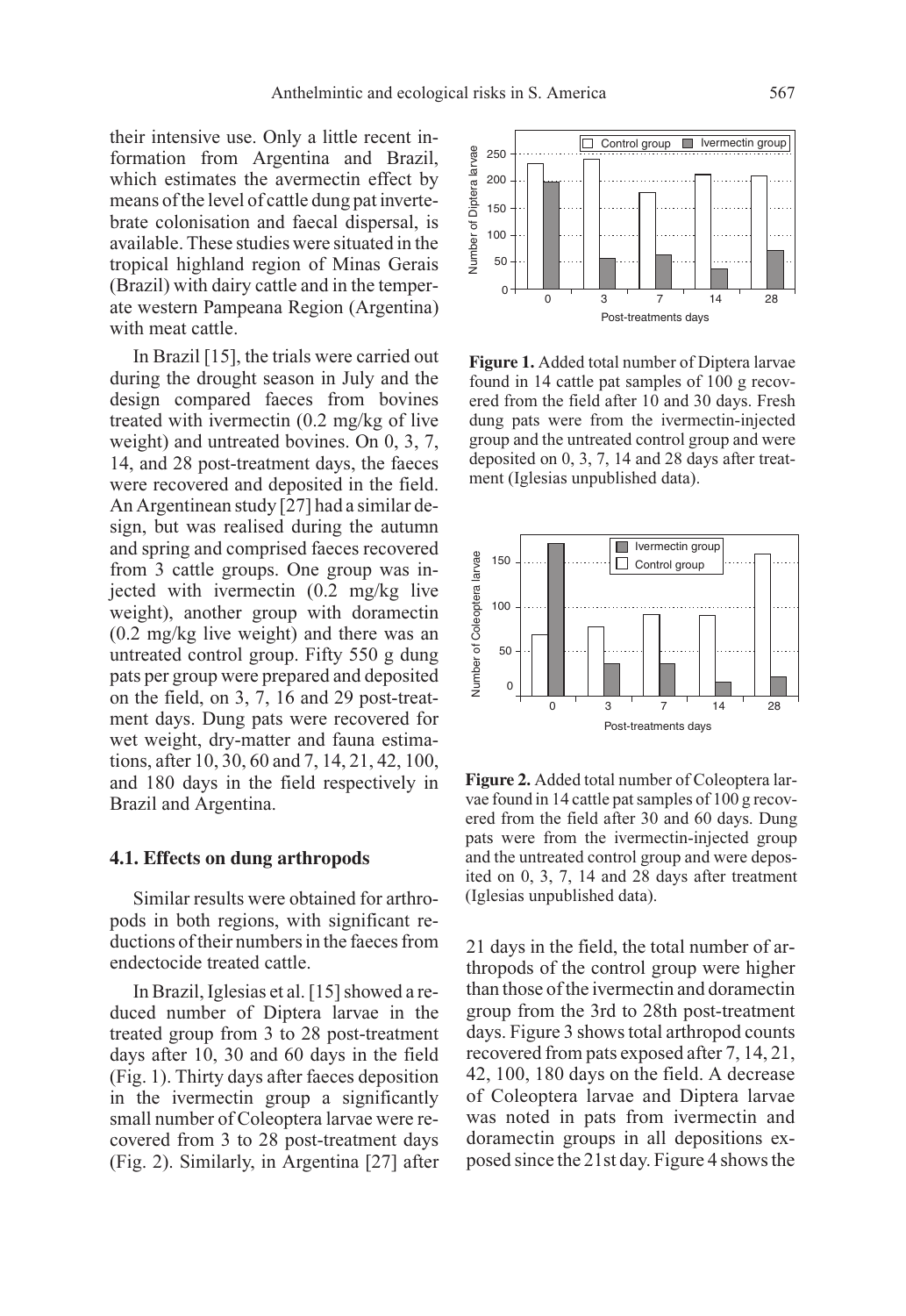

**Figure 3**. Mean total arthropod number recovered in 100 g of fresh pats exposed after 7, 14, 21, 42, 100, 180 days on the field. Dung pats were from cattle groups injected with ivermectin (IG), doramectin (DG) and untreated controls (CG). Data are from Suarez [27].

decrease of Coleoptera larvae of treated groups in all depositions. These South American results give evidence of a toxic effect of avermectin for larval stages of Coleoptera and Diptera 28 days after treatment. Several overseas studies on dung beetles have reported similar results [11, 25, 32], finding that faeces dropped during the 2nd and 4th week after injection with ivermectin and abamectin cause mortality and nutritional, developmental, fertility and sexual sublethal problems on larval stages.

Adverse effect differences of endectocides on dung invertebrates are related to differences in life cycles, feeding or reproductive habits and stages; larvae and young adults are more susceptible [22]. Non-target and target Diptera larvae, which in some seasons are very important to dung aeration, react negatively but not in the same way to endectocides. Nematocerous Diptera are able to tolerate dung, 10 days after treatment, while Cyclorrapha [16] or Musca vetustissima, Musca domestica, and Haematobia irritans [33], remain at risk for a period of 30–35 days. These avermectin effects range from acute or chronic mortality by paralysis and feeding or growth and moulting interference [23], or sublethal and long-term consequences like reproductive



**Figure 4**. Mean number of Coleoptera larvae recovered in 100 g of fresh pats deposited 3, 7, 16 and 29 days after treatment. Dung pats were from cattle groups injected with ivermectin (IG), doramectin (DG) and untreated controls (CG). Data are from Suarez [27].

deficiencies [14] or external structural abnormalities [6].

There are few reports on other arthropods with the exception of South American works. These studies showed that ivermectin and doramectin bovine treated faeces interfere with a number of minor arthropods like Staphylinidae, Collembola and mites. Staphylinidae [26] were found in an inferior number until 3 weeks post-treatment and 42 days post-deposition.

Micro arthropods are negatively affected by avermectins. In Argentina [27], in faeces from both ivermectin and doramectin injected cattle, the number of Collembola and mites was respectively reduced until the 16th and 28th post-treatment days at 2 and 3 weeks in the field. Iglesias et al. [15] in Brazil, reported that mites of several sub-orders (Gamasida, Oribatida and Acaridida) are reduced in ivermectin cattle treated dung. The food source of these micro arthropods and also nematodes are based on bacteria and saprophytic fungi [18]. The consequences of the endectocide residues on these invertebrates and on the high degree of interactions among these species and the whole dung food web need to be elucidated.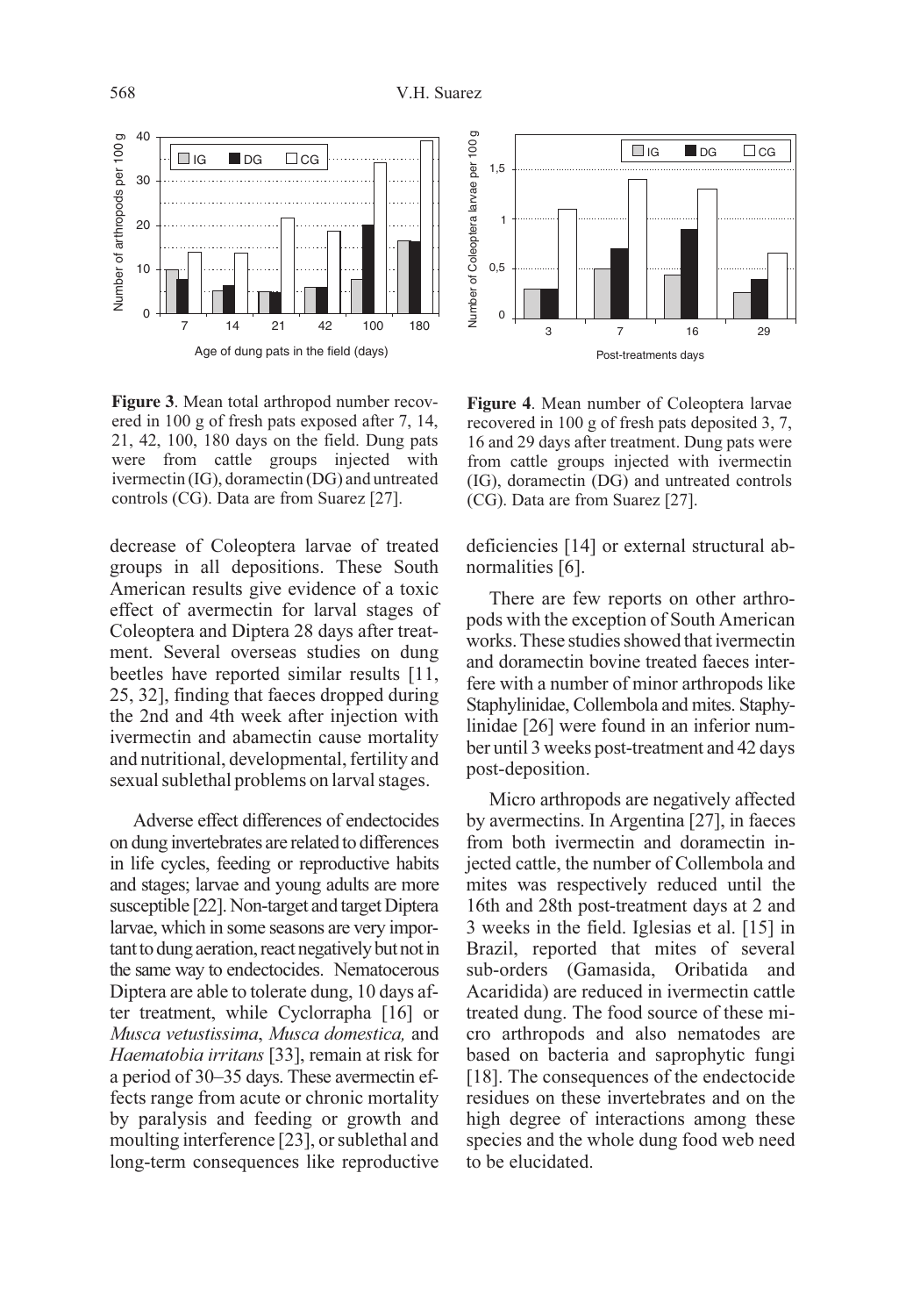# **4.2. Effects on the attractiveness to dung beetles**

Holter et al. [13], and Wardhaugh and Mahon [32], found under field observation in Europe, Africa and Australia, that dung pats from cattle treated with avermectins are in some cases more attractive to dung burying beetles than control pats. It appears that avermectins per se are not the cause, but some unknown side effects stimulate changes in the intestinal flora that make dung more attractive. Conversely, studies from the Pampeana region [27] did not find any differences in dung beetle attractiveness between ivermectin or doramectin treatments and control pats. In the same way, studies of Strong and Wall [24] and Strong et al. [25] in Europe did not observe any repellent effect from the faeces of ivermectin treated cattle and controls.

#### **4.3. Effects on nematodes and annelids**

Little information is available about the endectocide effects on dung free-living nematodes, many of which are fungivorous and help to reduce fungal populations. Suarez [26] reported that the number of free-living nematodes recovered from control dung pats was three times that of treated dung pats. This adverse difference was noted in dung collected up to two weeks after injection and after three weeks in the field. Figure 5 summarises the mean drug adverse effects on dung nematodes during the study [27]. The observations of Barth et al. [2] pointed out that only some of the species of dung specific nematodes occur in reduced numbers in pats from the ivermectin bolus treated cattle.

Little attention has been paid to the adverse effects of endectocides on annelids. The presence and number of earthworms are not affected by avermectins [16, 23]. Conversely, in vitro experiments [10] showed impaired growth and poor reproduction performance and increased mortal-



**Figure 5**. Mean number of free-living nematodes recovered in 5 g of fresh pats exposed after 7, 14, 21, 42, 100, 180 days on the field. Dung pats were from cattle injected with ivermectin (IG), with doramectin (DG) and untreated controls (CG). Data are from Suarez [27].

ity on the earthworm Eisenia fetida in soil with ivermectin. These contradictory results underline the importance of additional investigation on endectocide effect on earthworms.

# **5. BIODIVERSITY AND ENVIRONMENTAL EFFECTS**

Livestock and agricultural activities have caused a detrimental impact on the environment and the subsequent alteration of the original fauna, flora and soil composition. It is known that in cattle grazing systems, decomposing cattle dung pats help to maintain pastureland natural resources and productivity by recycling nutrients to the soil. A diverse community of organisms, such as arthropods, nematodes, fungi, bacteria and annelids live in close association with dung pats, playing an important and varied role in the dispersion of the dung into the soil. The value of dung fauna is well recognised, but the significance of the future global effects of endectocides on the biodiversity and structure of this dung community and future nutrient recycling is unknown [23]. In addition, the environmental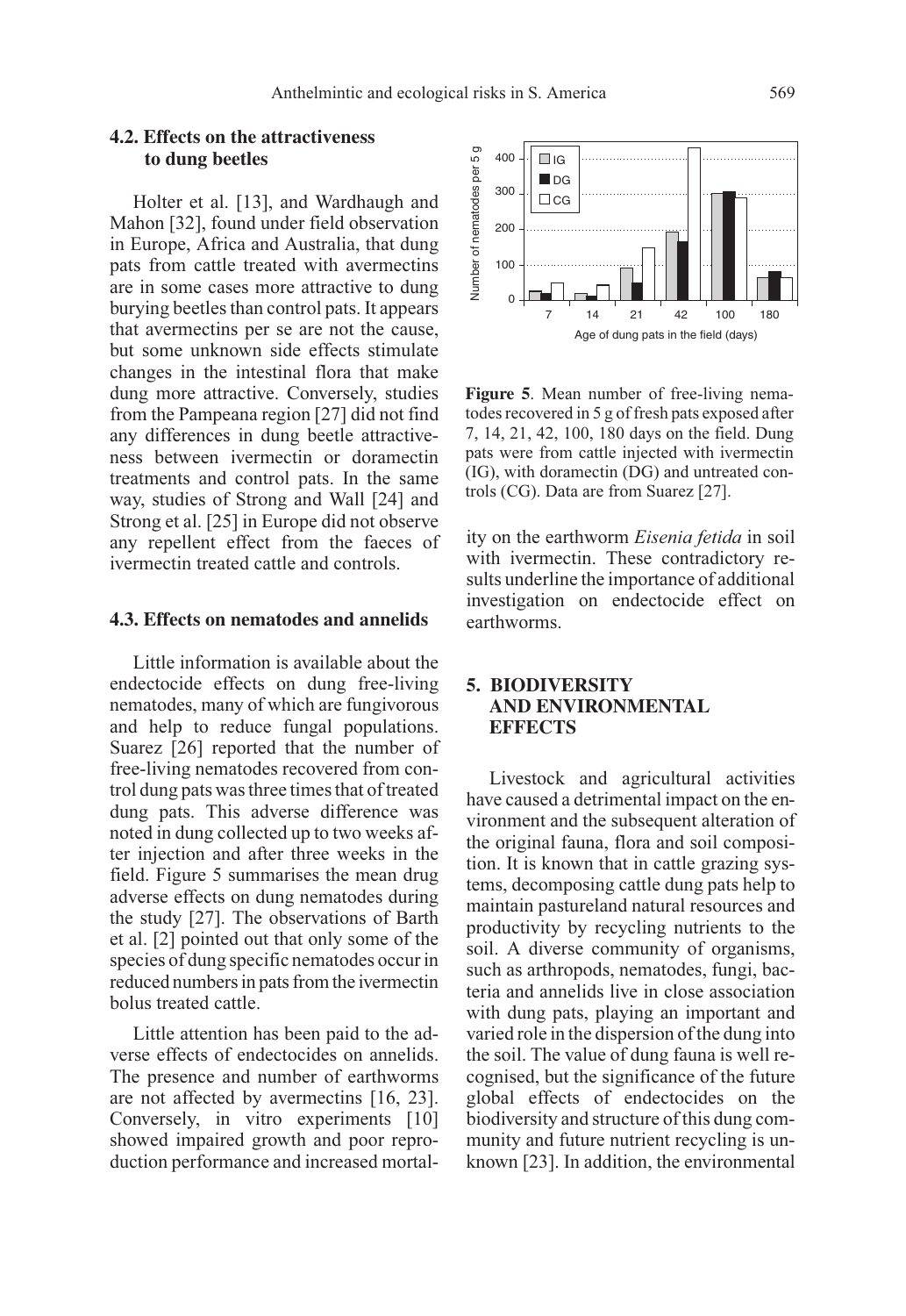consequences of endectocide utilisation may be the effects on vertebrate predators of dung fauna, pollinators and subsequent habitat fragmentation or disruptions in the food web. Furthermore, we have insufficient knowledge on the global consequences of drug disturbances on the biodiversity and the ecological functions of target and non-target organisms [19].

# **6. EFFECTS ON DUNG DEGRADATION AND PERSISTENCE**

Some investigations from Europe, which used pat mass as an indicator, showed that avermectin treatments reduce the rate of breakdown of pats [2, 16, 23], while some other controversial works have communicated no adverse effects on dung dispersal following avermectin treatments [25, 35]. In a study during the autumn in Argentina [26], significant delays in the rate of degradation of those pats from cattle injected with ivermectin and doramectin, using reduced pat weight as an indicator, were reported (Fig. 6). However, observations from Brazil did not report differences in the



**Figure 6**. Total mean wet weight (g) and standard error of artificial dung pats (200 replicates per group) collected after 7, 14, 21, 42, 100, 180 days on the field. Dung pats (initial weight: 550 g) were from cattle injected with ivermectin (IG), doramectin (DG) and untreated controls (CG). Data are from Suarez [27].

rate of pat breakdown of faeces from treated and untreated cattle groups [15].

Despite the active effect of dung fauna on the dispersal of the dung [12], these controversial results may have been influenced by several factors. Some of them may be the different type of experimental designs, methods to evaluate pat degradation or different drug formulation or administration. Likewise, other factors considered were the level of intensity of the rainfall or the different composition of dung fauna and their seasonal variation. Different regional dung fauna communities and different avermectin susceptibilities between the principal species that destroyed the pats are expected. For example, in those regions where scarabaeine dung beetles are often the first to colonise and are the most important dispersers of dung, such as in South American, Australian or African subtropical regions, ivermectin residues may not exert a negative direct effect on the adult beetle stages and on the sub-<br>sequent dung degradation. However, sequent dung degradation. However, residues may exert an indirect and longterm effect on larval stages and on adult reproductive performance. In other temperate regions such as in northern Europe where little coleopteran or fly larvae are the most important for dung dispersal, their mortality caused by avermectins directly affects the degradation and dung dispersal [23].

Several studies have shown the remarkable stability and persistence of ivermectin in intact dung pats left on the pastureland and the biological activity of residues against dung fauna [16, 20]. Our unpublished results from temperate areas of Argentina reported concentration percentages of 21% and 42% respectively of the initial ivermectin and doramectin concentrations excreted in the faeces for approximately six months in the field. These drugs showed high stability with no apparent degradation over that period. These high levels of residues explain the reduced number of arthropods obtained from dung from treated cattle after 100 days in the field [27].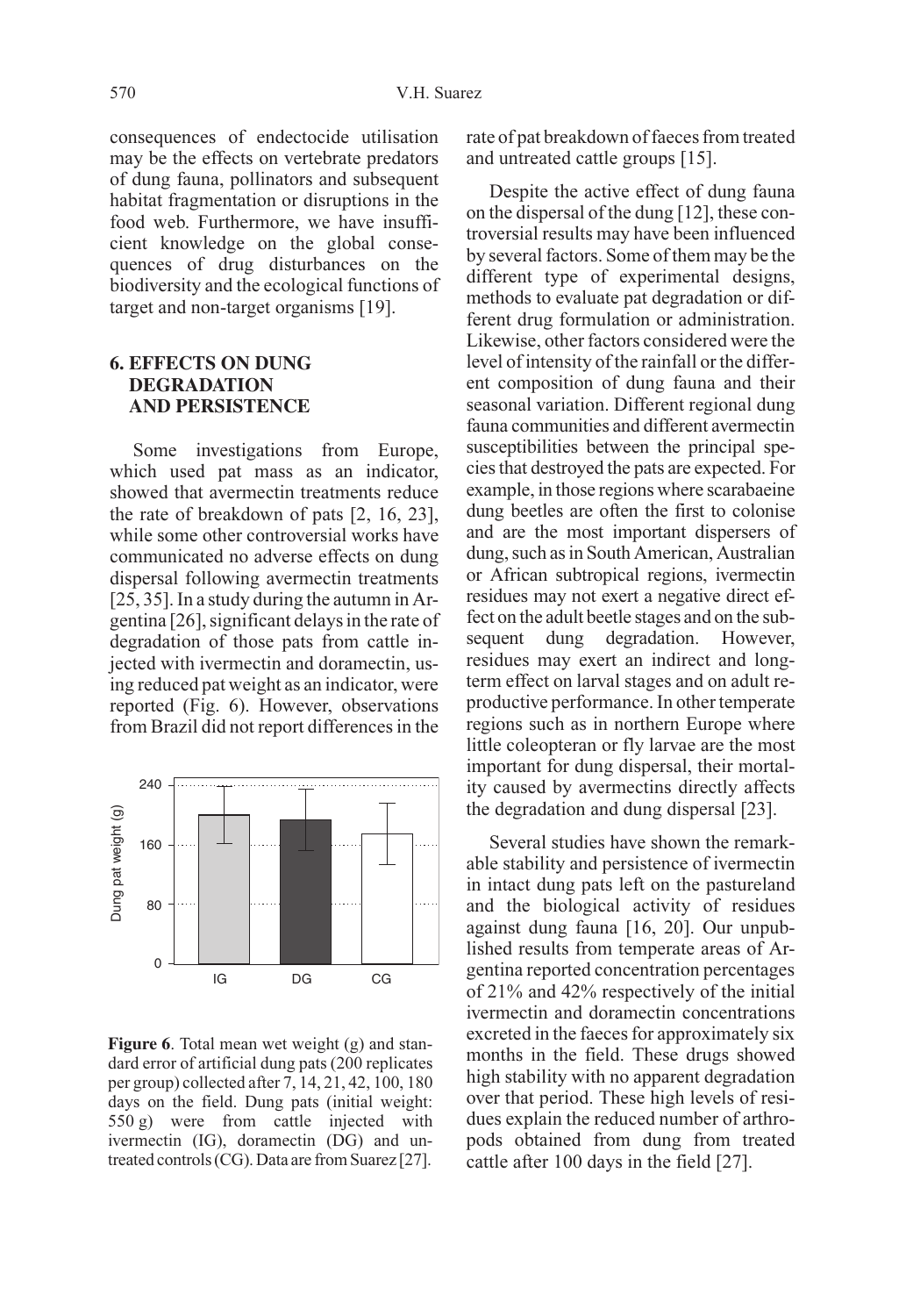# **7. DIFFERENCES BETWEEN ENDECTOCIDES FOR RESIDUE TOXICITY**

The results in Argentina [26] showed a similar depression in invertebrate colonisation and degradation of dung recovered from ivermectin and doramectin injected cattle during the autumn. Wardhaugh and Mahon [33] in Australia observed that injectable formulation of abamectin and ivermectin appear to be equally toxic for larvae of Musca vetustissima, while the oral formulation of ivermectin seems to be less harmful. Strong et al. [25], working with cattle dung following the administration of ivermectin sustained–release boluses, conclude that residues prevent fauna colonisation 3-weeks after administration. Errouissi et al. [9] reported that the administration of ivermectin sustained-release bolus to cattle is highly effective in killing dung beetle larvae of *Aphodius constans* for approximately 143 days after treatment. However, macrocyclic lactones including moxidectin, a milbemycin, seem to be less harmful to arthropods than ivermectin [11]. Moxidectin is less toxic to Onthophagus gazella and Haematobia irritans exigua than abamectin and a 64-fold higher concentration of moxidectin than abamectin is required to produce similar toxicity [7]. Strong and Wall [24] did not find differences between dung fauna colonisation from moxidectin-injected cattle and controls. Wardhaugh et al. [34] compared the biology of the dung beetle Onthophagus taurus in faeces of cattle treated with pour-on formulations of eprinomectin and moxidectin. Eprinomectin faeces are associated with high juvenile mortality during the first 1–2 post-treatment weeks. In contrast, faeces from moxidectin have no detectable effects on the development and survival of dung beetles.

## **8. CONCLUSION**

Several nutritional, genetic or health practices for ruminant productivity are opposed to stability and a sustainable production, and this concept and others like the quality and origin of animal products have become more widespread as public consciousness has grown. A number of current agricultural intensive practices are degrading the environment. These problems in South America are critical due to the fragility in most of the livestock lands, the future demand for zero residue limits in animal products and the increasing dependence of exports of "green" commodities. The intensive grazing systems for cattle production should be sustainable if soil fertility reduction, as a consequence of the extraction in animal products, is mainly compensated by the excrement nutrient return. In this context, endectocides are of considerable value in animal production, but at an unevaluated environmental cost. Investigations have shown the adverse lethal and sublethal effects of broad-spectrum endectocides on non-target dung fauna, although current knowledge is limited. In addition, the long-term adverse effects of the endectocide used on cattle grazing systems are largely unknown. Long-term integrated studies with different types of designs are needed to be able to formulate conclusions about the wider pastureland implications of parasite control strategies. We also need more knowledge on the ecological limits of endectocide impact and on what levels of biodiversity are necessary to maintain the nutrient cycling, soil fertility, pasture production and sustainable livestock activity.

#### **ACKNOWLEDGEMENTS**

I would like to specially thank Dr Lucía E. Iglesias, who kindly provided me unpublished related data from her research.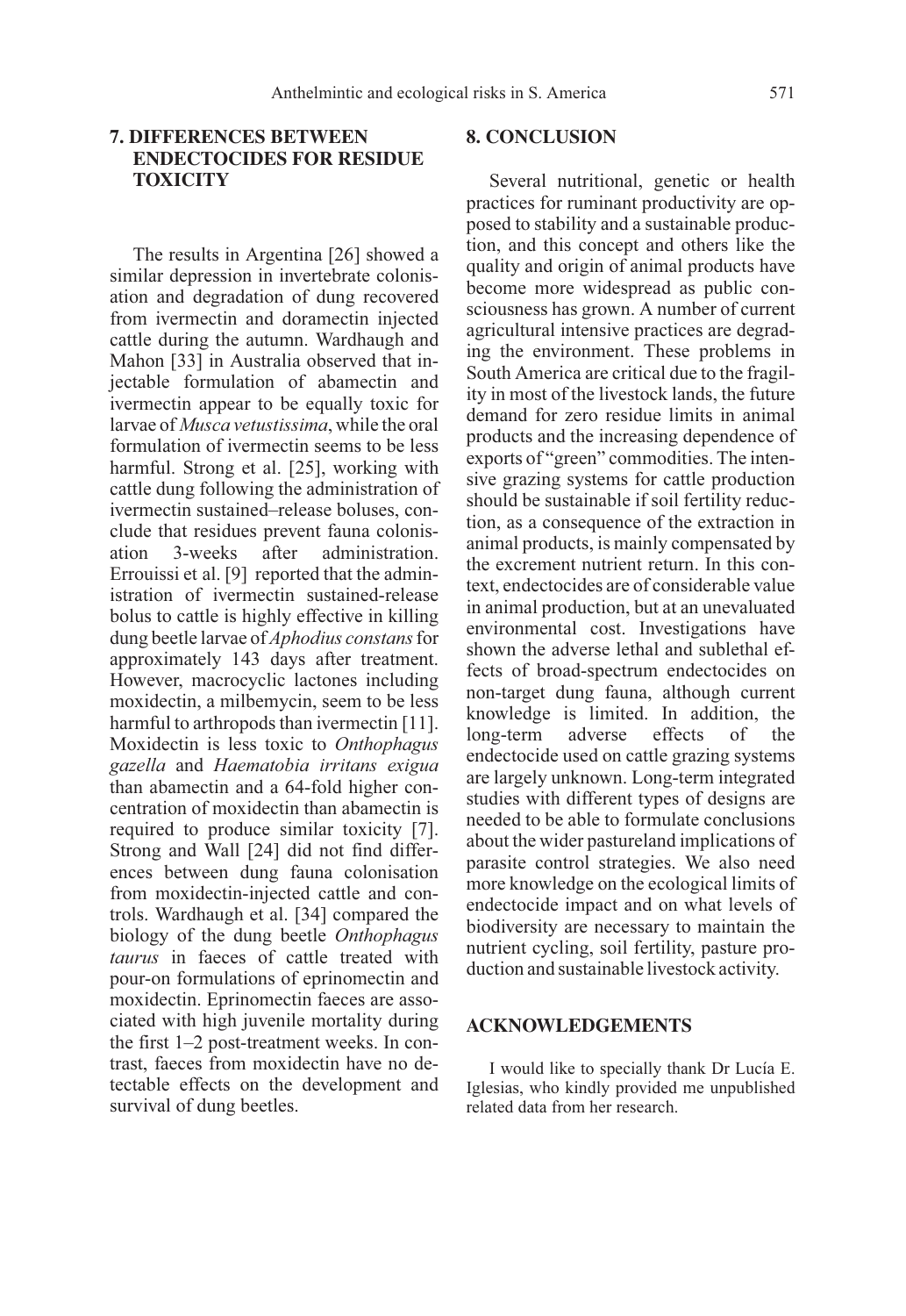# **REFERENCES**

- [1] Anziani O.S., Zimmermann G., Guglielmone A.A., Suarez V.H., Vasquez R., Avermectin resistance in Cooperia pectinata in cattle in Argentina, Vet. Rec. 149 (2001) 58-59.
- [2] Barth D., Heinze-Mutz E.M., Roncalli R.A., Schluter D., Gross S.J., The degradation of dung produced by cattle treated with an ivermectin slow-release bolus, Vet. Parasitol. 48 (1993) 215-227.
- [3] Bianchin I., Honer M.R., Endoparasite of cattle in the tropical savannah of South America: Epidemiology, control and economics, in: Leaning W.H.D., Guerrero J. (Eds.), The economic impact of parasitism in cattle, Proceedings of the MSD AGVET Symposium, Montreal, Canada, August 19, 1987, pp. 49-52.
- [4] Borgsteede F.H.M., Anthelmintic resistance in nematodes of sheep and goats, in: Coles G.C., Borgsteede F.H.M., Geerts S. (Eds.), Anthelmintic resistance in nematodes of farm animals, Seminar of the European Commission, Brussels, 1993, pp. 1-16.
- [5] Campbell W.C., Benz G.W., Ivermectin: a review of efficacy and safety, J. Vet. Pharmacol. Ther. 7 (1984) 1-16.
- [6] Clarke G.M., Ridsdill-Smith T.J., The effect of avermectin B1 on developmental stability in the bush fly, Musca vetustissima, as measured by fluctuating asymmetry, Entomol. Exp. Appl. 54 (1990) 265-269.
- [7] Doherty W.M., Stewart N.P., Cobb R.M., Keiran P.J., In vitro comparison of the larvicidal activity of moxidectin and abamectin against<br>
Onthophagus gazella (F.) (Coleoptera: (Coleoptera: Scarabaeidae) and Haematobia irritans exigua De Meijere (Diptera : Muscidae), J. Aust. Entomol. Soc. 33 (1994) 71-74.
- [8] Eddi C., Caracostantogolo J., Pena M., Schapiro L., Marangunich L., Waller P.J., Hansen J.W., The prevalence of anthelmintic resistance of sheep in Southern Latin America: Argentina, Vet. Parasitol. 62 (1996) 189-197.
- [9] Errouissi F., Alvinerie M., Galtier P., Kerboeuf D., Lumaret J.P., The negative effects of the residues of ivermectin in cattle dung using a sustained-release bolus on Aphodius constans (Duft.) (Coleoptera : Aphodiidae), Vet. Res. 32 (2001) 421-427.
- [10] Gunn A., Sadd J.W., The effect of ivermectin on the survival, behaviour and cocoon production of the earthworm Eisenia fetida, Pedobiologia 38 (1994) 327-333.
- [11] Herd R., Endectocidal drugs: Ecological risks and counter-measures, Int. J. Parasitol. 25 (1995) 875-885.
- [12] Holter P., Effect of dung-beetles (Aphodius spp.) and earthworms on the disappearance of cattle dung, Oikos 32 (1979) 393-402.
- [13] Holter P., Sommer C., Gronvold J., Attractiveness of dung from ivermectin-treated cattle to Danish and afrotropical scarabaeid dung beetles, Vet. Parasitol. 48 (1993) 159-168.
- [14] Houlding B., Ridsdill-Smith T.J., Bailey W.J., Injectable abamectin causes a delay in scarabaeine dung beetle egg-laying in cattle dung, Aust. Vet. J. 68 (1991) 185-186.
- [15] Iglesias L.E., Padilha T., Mineiro J.L. de., Efeitos dos resíduos do ivermectin na colonizaçao e degradaçao de bolos fecais bovinos, Rev. Bras. Parasitol. Vet. 6 Sup. 1 (1997) 183.
- [16] Madsen M., Overgaard Nielsen B., Holter P., Pedersen O.C., Brochner Jespersen J., Vagn Jensen K.M., Nansen P., Gronvold J., Treating cattle with ivermectin : effects on the fauna and decomposition of dung pats, J. Appl. Ecol. 27  $(1990)$  1-15.
- [17] Miller J.A., Kunz S.E., Oehler D.D., Miller R.W., Larvicidal activity of Merck MK-933, an avermectin against the horn fly, stable fly, face fly and house fly, J. Econ. Entomol. 74 (1981) 608-611.
- [18] Moore J.C., DeRuiter P.C., Assessment of disturbance on soil ecosystems, Vet. Parasitol. 48 (1993) 75-85.
- [19] Petney T.N., Ecological implications of control strategies: arthropods of domestic and production animals, Int. J. Parasitol. 27 (1997) 155-165.
- [20] Sommer C.Y., Steffansen B., Changes with time after treatment in the concentration of ivermectin in fresh cow dung and in cow pats aged in the field, Vet. Parasitol. 48 (1993) 67-73.
- [21] Stewart B.A., Robinson C.A., Are agroecosystems sustainable in semiarid region?, Adv. Agron. 60 (1997) 191-228.
- [22] Strong L., Avermectins: A review of their impact of insects of cattle dung, Bull. Entomol. Res. 82 (1992) 265-274.
- [23] Strong L., Overview: the impact of avermectins on pastureland ecology, Vet. Parasitol. 48 (1993)  $3 - 17$ .
- [24] Strong L., Wall R., Effects of ivermectin and moxidectin on the insects of cattle dung, Bull. Entomol. Res. 84 (1994) 403-409.
- [25] Strong L., Wall R., Woolford A., Djeddour D., The effect of faecally excreted ivermectin and fenbendazole on the insect colonisation of cattle dung following the oral administration of sustained-release boluses, Vet. Parasitol. 62 (1996) 253-266.
- [26] Suarez V.H., Fauna colonisation and degradation of dung of avermectin treated cattle, Abstracts